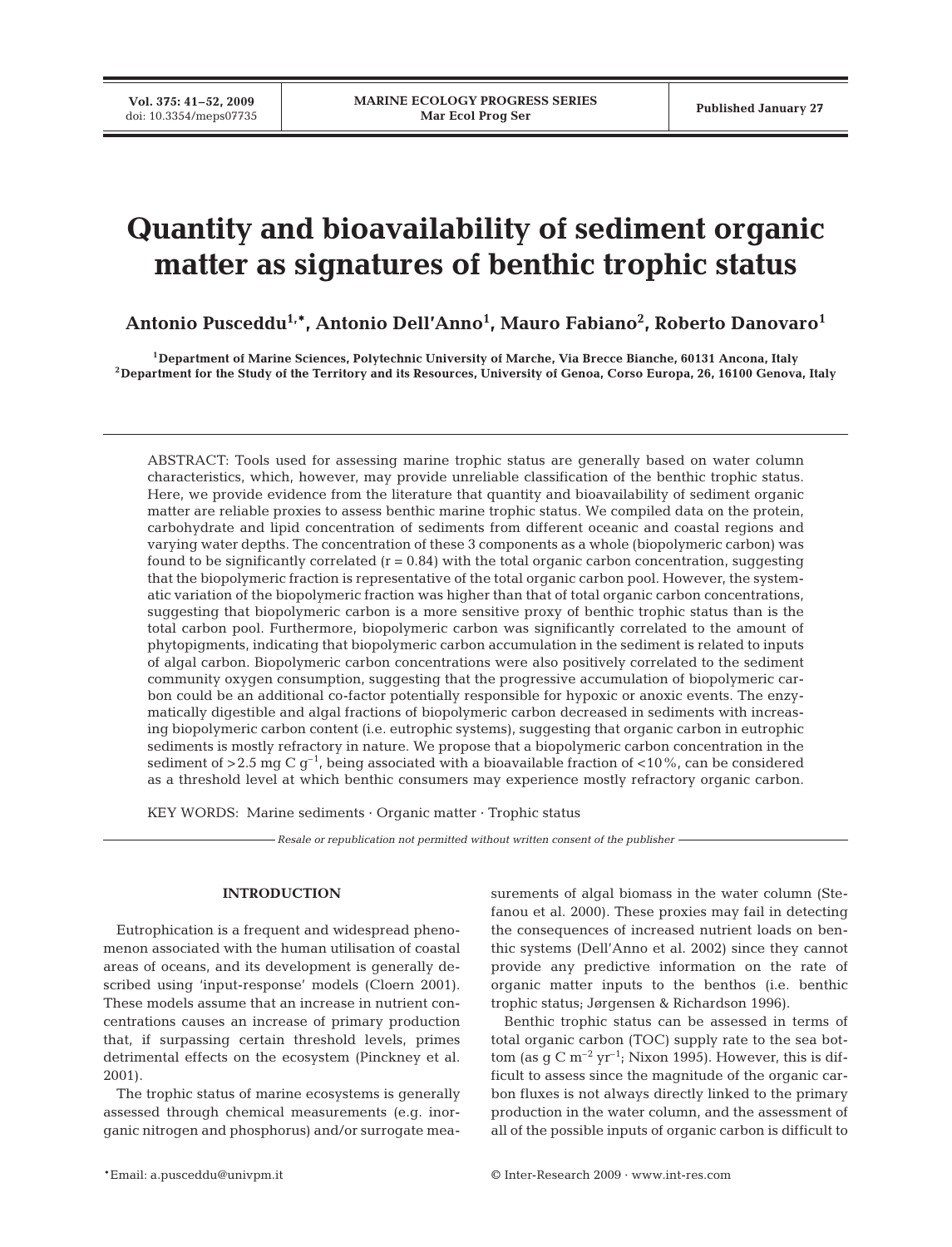achieve synoptically on large spatial and temporal scales (Lee et al. 1988). Another approach uses biological indicators such as presence and/or abundance of benthic diatoms and macroalgae (Duarte 1995, Kelly 1998), but the applicability of this method is limited to those systems characterised by the presence or dominance of living photosynthetic primary producers. Moreover, it does not provide any indication of the possible consequences of eutrophication at higher trophic levels of the benthic food web. However, the consequences of changing trophic status reach all hierarchical levels of the ecosystem organisation.

The response of consumers to increased organic matter supply is influenced more by organic matter quality (e.g. bioavailability) rather than by bulk concentration in the ecosystem (Cebrián et al. 1998, Huxel 1999). Thus, the assessment of the trophic status needs to be extended to a more comprehensive description of the organic matter available for heterotrophic nutrition, and should include indicators of the quantity and bioavailability of all (including detrital) resources (Grall & Chauvaud 2002). This is particularly important for the assessment of the benthic trophic status, where the largest reservoir of food for benthic consumers is deposited (detrital) organic matter (Jørgensen & Richardson 1996).

Studies aiming at providing a reconstruction of longterm changes in the productivity of a given system have used stratigraphic analyses of organic carbon, nitrogen and phosphorus concentrations coupled with  $210Pb$  geochronology (Cornwell et al. 1996), foraminifera distributions (Duijnstee et al. 2004), and stable isotopic and lipid biomarker signatures in sediments (Zimmerman & Canuel 2002). These features allowed an assessment of historical changes in the trophic status of aquatic ecosystems only if analysed as a suite of indicators, since no indicator alone provided adequate information concerning the multiple, interrelated components of the ecosystems (Turner et al. 2006).

Alternatively, recent changes in the benthic trophic status through time can be detected by means of an analysis of organic carbon in superficial sediments. Several studies have provided evidence that eutrophication is associated with a net accumulation or burial of organic carbon in the sediment (Cornwell et al. 1996, Emeis et al. 2000, Farías 2003). Other studies reported decreasing values of the C/N ratio in eutrophic sediments (Sampou & Oviatt 1991).

Organic matter in marine sediments is composed of compounds exhibiting different levels of bioavailability for consumers, ranging from labile (i.e. immediately digestible, sensu Mayer et al. 1995) to refractory (recalcitrant to decomposition). Refractory compounds (such as humic and fulvic acids, structural carbohydrates and 'black' carbon) generally account for most of the sedimentary organic matter, and due to very low degradation rates, accumulate in marine sediments (Middelburg et al. 1999). In contrast, highly labile compounds, representing the fraction of organic matter that is rapidly digested by benthic consumers, are subjected to greater temporal and spatial changes (Mayer et al. 1995). However, between these 2 opposite levels of bioavailability, there is a continuum of characteristics, which passes through intermediate levels of bioavailability. Unfortunately, the assessment of the lability of sediment organic carbon is not an easy task, and generally implies several operational assumptions.

The biopolymeric fraction of sediment organic carbon, measured as the sum of protein, carbohydrate and lipid carbon (BPC), has often been reported as the fraction of TOC potentially available to benthic consumers (Fabiano et al. 1995, Bianchelli et al. 2008). More recent investigations reported that only a fraction (5 to 30%) of these biopolymers is enzymatically digestible by consumers (Pusceddu et al. 2003).

In this work, we tested the following hypotheses: (1) BPC (sensu Fabiano et al. 1995) is related to TOC in marine sediments, (2) the algal fraction of BPC changes in sediments exhibiting different BPC concentrations, (3) temporal variability in BPC concentration in the sediment changes under different benthic trophic status conditions, (4) sediment community oxygen consumption is related to BPC concentrations and (5) the enzymatically digestible fraction of BPC varies in sediments characterised by different trophic status.

Our goals were, thus, to (1) provide evidence that the quantity and bioavailability of BPC are reliable proxies for marine benthic trophic status, and (2) identify potential threshold levels of key organic carbon-related variables indicating trophic status shifts. To achieve these goals, we examined data from the published literature for relationships between BPC and TOC concentrations in marine sediments from different oceanic and coastal regions and water depths, including intertidal shallow waters and hadal depths. Then we explored the relationships between the quantity of BPC and (1) the algal carbon fraction associated with phytopigments, (2) the sediment community oxygen consumption (SCOC) and (3) the bioavailable (i.e. enzymatically digestible) fraction of sediment organic carbon (BAC).

#### **MATERIALS AND METHODS**

We compiled data published over the last 20 yr on phytopigment (chlorophyll *a* [chl *a*] and phaeopigment), protein, lipid, carbohydrate, BPC and TOC concentrations in surface marine sediments worldwide (Table 1). Because of the multiple different sources of these data, we noticed that not all variables have been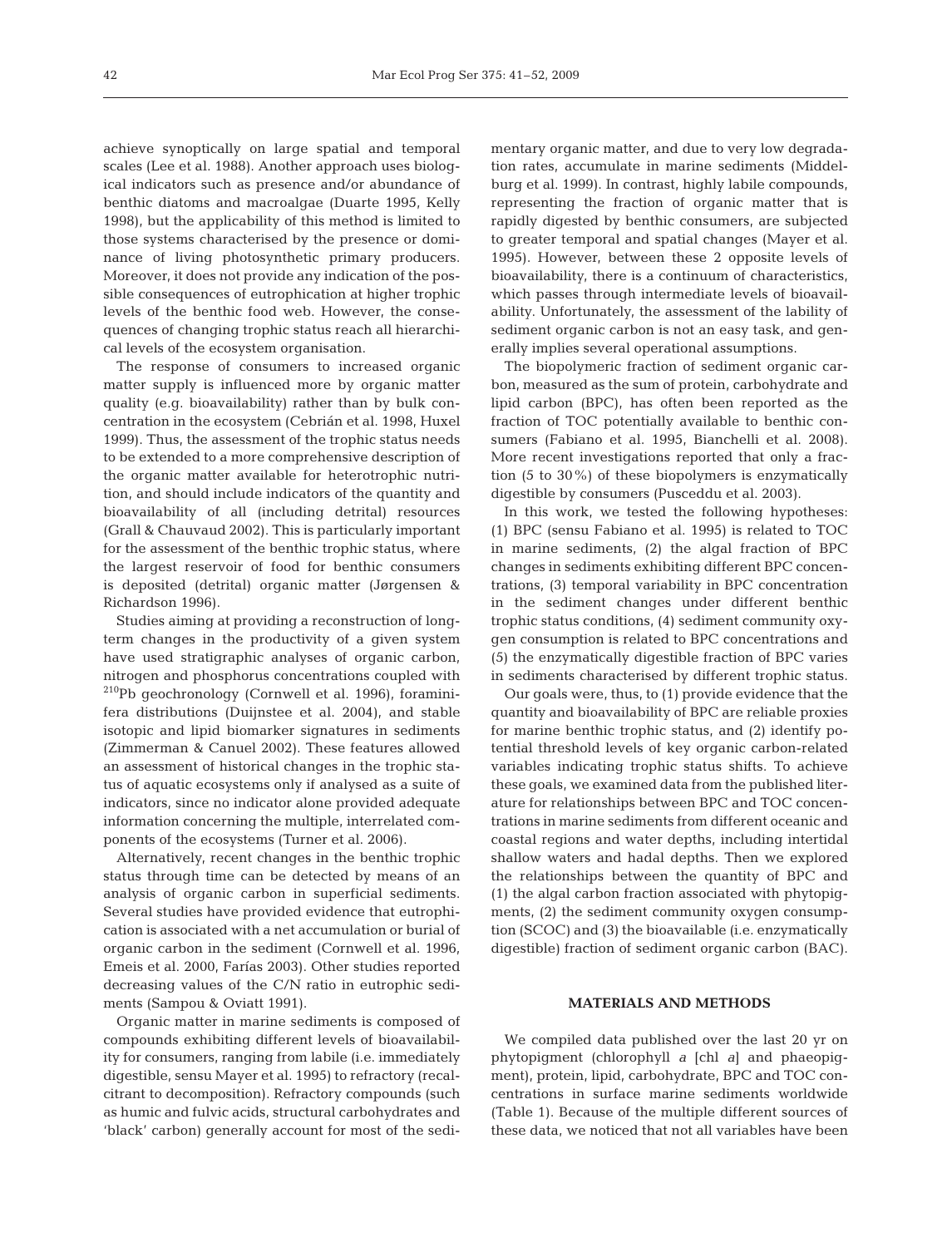measured in all studies. All of the data used in this study were obtained from the scientific literature (see Table 1) using similar analytical methods. Possible biases due to different devices used for sediment sampling and/or the use of different analytical protocols were accurately checked (details are described later).

Sediment samples (top 2 cm) were collected from coastal to hadal depths (i.e. from 0 to 7800 m water depth) using manual corers, Van Veen grabs, boxcorers or multiple corers (Table 1). Previous studies have demonstrated that the quantity and biochemical compositions of sediment organic matter collected using multiple corers and box-corers display some differences (Shirayama & Fukushima 1995, Danovaro et al. 1998). However, since the differences in the concentration of organic matter in sediments collected using different sampling devices are of the same order of magnitude as are the differences in organic matter concentrations determined on sediment replicates collected using the same sampling device (Danovaro et al. 1998), the data used in this study were not corrected.

The concentrations of sedimentary chl *a*and phaeopigments were determined spectrophotometrically or spectrofluorometrically, according to standard protocols (Lorenzen & Jeffrey 1980). Total sedimentary lipids were extracted in chloroform:methanol (1:1, vol:vol; Bligh & Dyer 1959) and the resulting fraction, after evaporation in a dry hot bath at 80 to 100°C for 20 min, was quantified according to the sulfuric acid carbonisation procedure (Marsh & Weinstein 1966). Data on total lipids presented in this study were expressed in tripalmitine equivalents. The lipid fraction determined using this protocol allows the quantification of total lipid concentrations, but does not permit discriminating between different classes of lipids, which is different from chromatographic methods generally used in organic geochemistry (Volkman 2006). However, this was not the main interest of the present study.

Total protein concentrations were determined according to Lowry et al. (1951) as modified by Hartree (1972) and Rice (1982) to compensate for phenol interference and are expressed as bovine serum albumin (BSA) equivalents. Bradford's (1976) protocol, used in some of the studies, provides results similar to Lowry et al.'s (1951) protocol (Berges et al. 1993) and, therefore, no corrections were applied. Total carbohydrate concentrations, expressed in glucose equivalents, were obtained according to the Gerchacov & Hatcher (1972) protocol based on the phenol and concentrated sulfuric acid reaction with saccharides. The fractions of protein and carbohydrate enzymatically digestible were assessed according to Danovaro et al. (2001), modified for coastal sediments by Pusceddu et al. (2003), and reported as BSA and glucose equivalents, respectively. Briefly, enzymatically digestible proteins were determined as the difference between protein contents of intact sediments and sediments added with a solution of proteinase-K and protease after a 1 h incubation at 37°C. Protein analyses from these samples were carried out according to Lowry et al. (1951). Enzymatically digestible carbohydrates were determined as the difference between carbohydrate quantities released by sediment added with a mixture of enzymes ( $\alpha$ -amylase, β-glucosidase, proteinase-K, lipase) and by intact sediments after 1 h incubation at room temperature. Carbohydrates from all supernatants and from intact sediments were analyzed according to Gerchacov & Hatcher (1972). Sediment subsamples muffled at 550°C for 4 h and processed as described previously were used as blanks. Concentrations of enzymatically digestible proteins and carbohydrates were normalized to sediment dry weight.

Total organic C concentrations in the sediment were determined according to Hedges & Stern (1984). BPC concentrations were calculated as the sum of protein, carbohydrate and lipid carbon equivalents, using conversion factors obtained from the elemental analysis of standard molecules (0.49, 0.4 and 0.75  $\mu$ g C  $\mu$ g<sup>-1</sup>, respectively, for BSA, glucose and tripalmitine; Fabiano et al. 1995). Bioavailable carbon (BAC) concentration was calculated as the sum of digestible proteins and carbohydrates converted into carbon equivalents by using the same factors as for their total pools (Danovaro et al. 2001). The algal carbon contribution to BPC was calculated as the percentage of chl *a* to BPC concentrations, after converting chl *a* concentration into carbon equivalents using a mean value of 40 µg C µg–1 chl *a* (Pusceddu et al. 1999).

**Statistical analyses.** The relationships between the different fractions of sediment organic matter were assessed using either Type-I or Type-II regression analyses (Legendre & Legendre 1998). In particular, the Type-II regression analysis was carried out to avoid the underestimation of the slope of linear relationships between variables containing errors (Legendre & Legendre 1998). The Type-II regression analysis was carried out using the major axis regression method, since in all of the cases in the present study the variables were expressed in the same physical units or were dimensionless (Jolicoeur 1990). Type-II regression analyses were performed using the MODEL-II. exe routine (Legendre 2001).

The statistical differences between slopes and intercepts obtained from Type-I regressions testing for the relationships between variables in different environmental contexts were assessed by means of an analysis of covariance (ANCOVA). When slopes were found to be heterogeneous we used Tukey's multiple comparison tests (Zar 1984) to determine which combinations of ecosystems differed.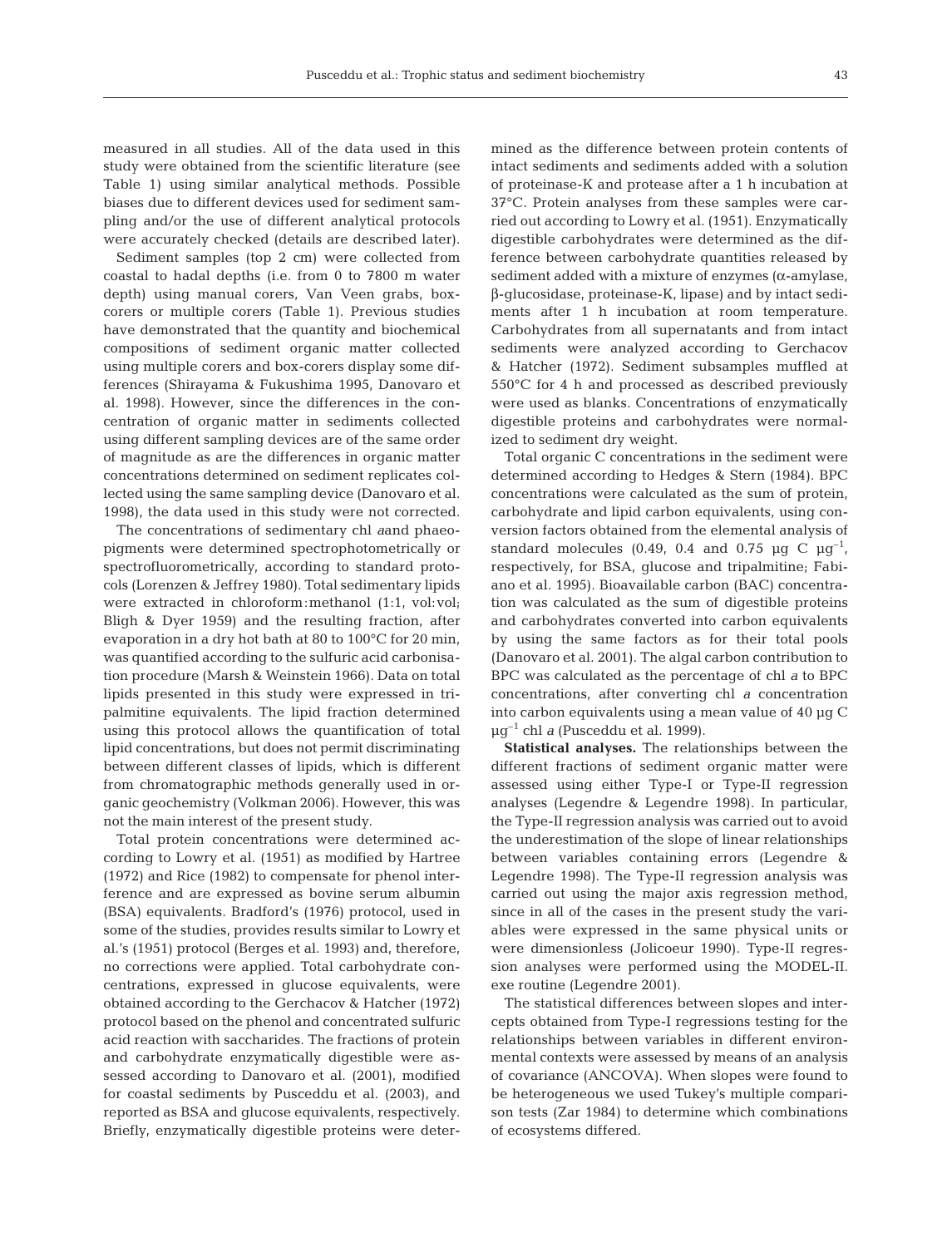| Source                                                   | Pfannkuche & Thiel<br>(1987) |              | $\overline{a}$                | Meyer Reil (1983)   | Meyer Reil & Graf (1986) | Colombo et al. (1996)    | Danovaro et al. (2001)                   |          | Khripounoff et al. (1985) | Cividanes et al. (2002) | Buscail et al. (1995) |          | Fichez (1991)         | Fabiano et al. (1995) |          | Danovaro et al. (1994) | Albertelli et al. (1999) | Danovaro et al. (1999c) |       | Danovaro & Fabiano<br>(1997) | Danovaro et al. (2002) |          | $\overline{a}$        | Fabiano & Danovaro (1994) | Mazzola et al. (1999) |          | Pusceddu et al. (1999)      |          | Danovaro et al. (1993)                    |                                | $\approx$              |
|----------------------------------------------------------|------------------------------|--------------|-------------------------------|---------------------|--------------------------|--------------------------|------------------------------------------|----------|---------------------------|-------------------------|-----------------------|----------|-----------------------|-----------------------|----------|------------------------|--------------------------|-------------------------|-------|------------------------------|------------------------|----------|-----------------------|---------------------------|-----------------------|----------|-----------------------------|----------|-------------------------------------------|--------------------------------|------------------------|
| Total organic carbon<br>Range<br>mg g $\mathrm{DW}^{-1}$ | $_{\rm nd}$                  |              | 'nd<br>$_{\rm nd}$            | $_{\rm nd}$         | $_{\rm nd}$              | $18.0 - 23.3$            | $_{\rm nd}$                              |          | $_{\rm nd}$               | $0.6 - 5.4$             | $2.4 - 7.3$           |          | $6.9 - 15.8$          | $1.6 - 2.9$           |          | $1.7 - 16.1$           | $_{\rm nd}$              | $_{\rm nd}$             |       | $2.0 - 6.1$                  | $_{\rm nd}$            |          | $_{\rm nd}$           | $_{\rm nd}$               | $_{\rm nd}$           |          | $_{\rm nd}$                 |          | d                                         | $_{\rm nd}$                    | $\mathbb{R}$           |
| Mean                                                     | 'n                           |              | 'nd<br>$_{\rm nd}$            | $_{\rm nd}$         | $_{\rm nd}$              | 20.6                     | $_{\rm nd}$                              |          | 2.3<br>$_{\rm nd}$        |                         | 4.8                   |          | 11.1                  | 1.9                   |          | 3.4                    | $_{\rm nd}$              | $_{\rm nd}$             |       | 3.0                          | $_{\rm nd}$            |          | $_{\rm nd}$           | $_{\rm nd}$               | $_{\rm nd}$           |          | $_{\rm nd}$                 |          | $_{\rm nd}$                               | $_{\rm nd}$                    | $\mathbb{R}$           |
| Range<br>Chlorophyll a<br>$($ µg g $DW^{-1}$             | $0.01 - 0.14$                |              | $0.006 - 0.14$<br>0.06        | $_{\rm nd}$         | $_{\rm nd}$              | $10.7 - 16.3$            | $_{\rm nd}$                              |          | $_{\rm nd}$               | $_{\rm nd}$             | $_{\rm nd}$           |          | $0.4 - 5.9$           | $2.6 - 5.3$           |          | $0.1 - 1.8$            | $0.6 - 7.1$              | $5.8 - 10.1$            |       | $2.4 - 5.2$                  | $0.4 - 3.9$            |          | $0.6 - 2.2$           | $0.3 - 7.4$               | nd                    |          | $0 - 77.6$                  |          | $_{\rm nd}$                               | $_{\rm nd}$                    | $_{\rm nd}$            |
| Mean                                                     | 0.07                         |              | 0.06<br>0.06                  | $_{\rm nd}$         | $_{\rm nd}$              | 14.4                     | $\rm ^n$                                 |          | $_{\rm nd}$               | $_{\rm nd}$             | $_{\rm nd}$           |          | 1.9                   | 3.6                   |          | 0.7                    | 2.3                      | 8.0                     |       | 3.4                          | 1.46                   |          | 1.14                  | 3.6                       | $\overline{a}$        |          | 4.6                         |          | $_{\rm nd}$                               | $_{\rm nd}$                    | nd                     |
| Range<br>$(\text{mg}~\text{g}~\text{DW}^{-1})$<br>Lipids | $_{\rm nd}$                  |              | $_{\rm nd}$<br>$\mathbb{R}^n$ | $_{\rm nd}$         | $_{\rm nd}$              | $0.9 - 1.4$              | $0.04 - 0.78$                            |          | na                        | $0.02 - 0.31$           | $_{\rm nd}$           |          | $0.07 - 0.66$         | $0.02 - 0.21$         |          | $0.10 - 1.08$          | $0.09 - 0.88$            | $1.0 - 1.4$             |       | $0.09 - 0.63$                | $0.07 - 1.07$          |          | $0.14 - 0.62$         | $0.001 - 0.025$           | $0.3 - 2.1$           |          | $0.3 - 4.5$                 |          | $0.09 - 0.14$                             | $0.05 - 0.16$                  | $0.05 - 0.19$          |
| Mean                                                     | $_{\rm nd}$                  |              | 'nd<br>$_{\rm nd}$            | $_{\rm nd}$         | nd                       | 1.1                      | 0.19                                     |          | 0.2                       | 0.12                    | $_{\rm nd}$           |          | 0.23                  | 0.1                   |          | 0.24                   | 0.35                     | 1.2                     |       | 0.23                         | 0.35                   |          | 0.33                  | 0.01                      | 1.06                  |          | 1.6                         |          | 0.12                                      | 0.08                           | 0.10                   |
| Range<br>$(mg g D W^{-1})$                               | $0.3 - 0.5$                  |              | $0.26 - 0.35$<br>0.37         | $0.4 - 4.0$         | $0.7 - 3.4$              | $8.5 - 10.8$             | $0.9 - 2.2$                              |          | na                        | $0.03 - 0.67$           | $0.3 - 4.3$           |          | $2.4 - 4.1$           | $0.13 - 0.67$         |          | $0.3 - 3.6$            | $0.2 - 3.0$              | $8.6 - 17.7$            |       | $0.3 - 5.3$                  | $0.07 - 0.42$          |          | $0.09 - 0.64$         | $0.3 - 1.9$               | $0.5 - 2.8$           |          | $0.8 - 70.5$                |          | $1.6 - 2.3$                               | $1.4 - 2.3$                    | $1.2 - 2.5$            |
| Carbohydrates<br>Mean                                    | 0.4                          |              | 0.30<br>0.37                  | $_{\rm nd}$         | 2.3                      | $9.\overline{5}$         |                                          |          | 2.4                       | 0.28                    | 0.77                  |          | 3.2                   | $0.\overline{3}$      |          | $0.\overline{8}$       | $1.\overline{3}$         | 13.2                    |       | 0.9                          | 0.18                   |          | 0.22                  | 0.89                      | 1.3                   |          | 12.8                        |          | $\frac{8}{1}$ $\frac{0}{1}$ $\frac{0}{1}$ |                                |                        |
| Range<br>$(\text{mg} \ g \ \text{DW}^{-1})$<br>Proteins  | $.2 - 6.7$<br>Ю              |              | $1 - 4.7$<br>5.4              | $-7.7$<br>m         | $6 - 8$                  | $.2 - 0.4$               | $.3 - 1.4$                               |          | na                        | $.4 - 3.3$              | $.1 - 2.3$            |          | $.0 - 2.6$            | $0.02 - 0.07$         |          | $0.05 - 1.6$           | $01 - 0.7$<br>0          | $.8 - 8.0$              |       | $02 - 0.3$<br>0              | $.2 - 4.1$             |          | $.9 - 3.7$            | $.2 - 1.7$                | $.6 - 3.3$            |          | $.2 - 12.1$<br>$\mathbf{C}$ |          | $0.11 - 0.15$                             | $0.07 - 0.16$<br>$0.07 - 0.13$ |                        |
| Mean                                                     | 6.0                          |              | 5.4<br>3.4                    | na                  | 7.1                      | $0.\overline{3}$         | 0.7                                      |          | 0.1                       | 1.1                     | 1.1                   |          | 1.6                   | 0.03                  |          | 0.2                    | 0.3                      | $6.\overline{5}$        |       | 0.1                          | 1.4                    |          | 1.8                   | 0.7                       | 2.4                   |          | 6.0                         |          | 0.12                                      | 0.11                           | 0.11                   |
| Station<br>depth<br>$\boxed{\text{m}}$                   | $0 - 500$                    |              | $1001 - 3920$<br>$501 - 1000$ | 18                  | na                       | 350                      | 4800                                     |          | 2100                      | Intertidal              | 26                    |          | $6 - 17$              | $10$                  |          | 4                      | $5 - 135$                | 5                       |       | 4                            | $15 - 55$              |          | $15 - 55$             | $20 - 60$                 | $\overline{10}$       |          | $0.5 - 2.5$                 |          | $0 - 500$                                 | $501 - 1000$                   | 1001-2401              |
| Sampling<br>device                                       | spade corer<br><b>USNEL</b>  | <b>USNEL</b> | spade corer<br><b>USNEL</b>   | spade corer<br>Grab | Grab                     | Box-corer                | Multicorer                               |          | Box-corer                 | Manual<br>corer         | Box-corer             |          | Manual<br>corer       | Manual                | corer    | Manual<br>corer        | Grab                     | Manual                  | corer | Manual<br>corer              | Manual                 | corer    | Manual                | Grab<br>corer             | Manual                | corer    | Manual                      | corer    | Box-corer                                 | Box-corer                      | Box-corer              |
| Sampling<br>period                                       | na                           | na           | na                            | Sep 1981,           | Sep 1981,<br>Jun 1982    | May-Jul 1988<br>Apr 1982 | Sep 1996,<br>Mar 1997,                   | Oct 1997 | Fall 1984                 | Jan 1997,<br>Jan 1998   | Oct 1983,             | Dec 1985 | Sep 1985,<br>Oct 1986 | Feb 1990,             | Feb 1993 | Feb 1990<br>Jan 1991   | Jul 1990                 | Sep-Oct 1996            |       | Jan 1991,<br>Jan 1992        | Jun 1996,              | Feb 1997 | Jun 1996,             | Nov 1989<br>Feb 1997      | Jul 1997,             | Feb 1998 | Jun 1993,                   | May 1994 | Sep 1989                                  | Sep 1989                       | Sep 1989               |
| Location                                                 | Barents Sea                  | Barents Sea  | Barents Sea                   | <b>Baltic Sea</b>   | Baltic Sea (Kiel Bight)  | Gulf of St. Lawrence     | NE Atlantic (Porcupine<br>Abyssal Plain) |          | Gulf of Gascogne          | Barraña, Galicia        | Gulf of Lions         |          | Gulf of Fos           | Ligurian Sea (Zoagli) |          | Ligurian Sea (Prelo)   | Ligurian Sea             | Ligurian Sea (Harbour)  |       | Ligurian Sea                 | Northern Adriatic Sea  |          | Northern Adriatic Sea | <b>Tyrrhenian Sea</b>     | Tyrrhenian Sea        |          | Tyrrhenian Sea              |          | Ionian and Aegean seas                    | Ionian and Aegean seas         | Ionian and Aegean seas |

Table 1. Mean value and range of protein, carbobydrate, lipid, chl a and total organic carbon (TOC) concentrations in marine sediments worldwide. DW = dry weight, na = not available, nd = not determined Table 1. Mean value and range of protein, carbohydrate, lipid, chl *a* and total organic carbon (TOC) concentrations in marine sediments worldwide. DW = dry weight, na = not available, nd = not determined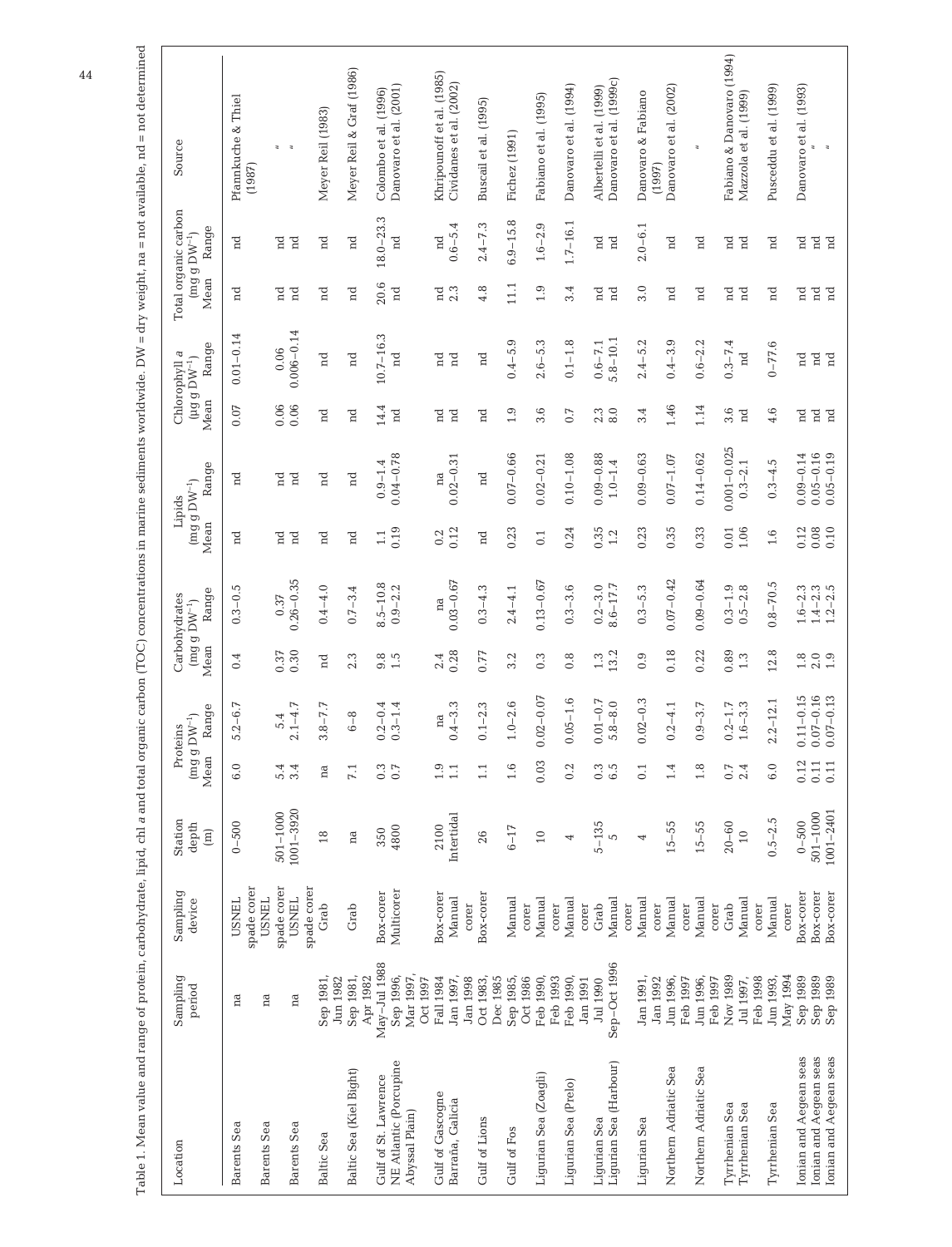| Sampling<br>period   | Sampling<br>device       | Station<br>depth<br>$\widehat{m}$ | Mean                                       | Range<br>$(\mathrm{mg}~\mathrm{g}~\mathrm{DW}^{-1})$<br>Proteins | Mean                       | Range<br>Carbohydrates<br>$(mg g D W^{-1})$ | Mean                       | Range<br>$(\text{mg}~\text{g}~\text{DW}^{-1})$<br>Lipids | Mean                       | Range<br>Chlorophyll a<br>(µg g $DW^{-1}$ ) | Mean                       | Total organic carbon<br>Range<br>$\left(\mathrm{m}\mathrm{g}\right.\mathrm{g}\mathrm{~D W^{-1}}\mathrm{)}$ | Source                                           |
|----------------------|--------------------------|-----------------------------------|--------------------------------------------|------------------------------------------------------------------|----------------------------|---------------------------------------------|----------------------------|----------------------------------------------------------|----------------------------|---------------------------------------------|----------------------------|------------------------------------------------------------------------------------------------------------|--------------------------------------------------|
| Mar-Apr 1997         | Multicorer               | $0 - 500$                         | $2.2$<br>4.0                               | $0.4 - 3.5$                                                      | 3.0                        | $1.2 - 5.9$<br>$3.6 - 6.5$                  | 0.47                       | $0.3 - 0.8$                                              | 8<br>3 4 3<br>3 4 3        | $1.0 - 7.9$                                 | $_{\rm nd}$                | F                                                                                                          | Danovaro et al. (1999b)                          |
| Mar-Apr 1997         | Multicorer               | $501 - 1000$                      |                                            | $1.8 - 6.6$                                                      |                            |                                             | 0.67                       | $0.5 - 0.8$                                              |                            | $0.3 - 10.1$                                | $_{\rm nd}$                | $\mathbb{R}^n$                                                                                             |                                                  |
| Mar-Apr 1997         | Multicorer               | 1001-1271                         | 4.7                                        | $4.5 - 5.0$                                                      | $6.9$<br>$5.5$             | $6.4 - 7.3$                                 | $1.2\,$                    | $1.1 - 1.3$                                              |                            | $1.0 - 5.7$                                 | $_{\rm nd}$                | $_{\rm nd}$                                                                                                |                                                  |
| Aug-Sep 1997         | Multicorer               | $500 - 1000$                      | $\begin{array}{c} 1.3 \\ -1.6 \end{array}$ | $0.6 - 2.1$                                                      |                            | $4.2 - 6.8$                                 | 0.3                        | $0.3 - 0.4$                                              | $1.7\,$                    | $0.6 - 2.9$                                 | $\overline{a}$             | $\overline{a}$                                                                                             | Danovaro et al. (1999b)                          |
| $Aug-Sep 1997$       | Multicorer               | 1001-2270                         |                                            | $0.5 - 3.5$                                                      | 6.2                        | $1.0 - 11.6$                                | 0.33                       | $0.1 - 0.7$                                              | 3.8                        | $0.2 - 11.4$                                | $_{\rm nd}$                | $_{\rm nd}$                                                                                                |                                                  |
| Sep 1989<br>Sep 1995 | Multicorer/<br>Box-corer | $40 - 500$<br>na                  | $0.\overline{0}$                           | $0.1 - 0.2$<br>$0.5 - 0.7$                                       | 1.0<br>2.4                 | $1.7 - 3.0$<br>$0.6 - 1.5$                  | 0.09<br>0.25               | $0.02 - 0.16$<br>$0.11 - 0.35$                           | $_{\rm nd}$<br>1.1         | $0.1 - 2.6$<br>nd                           | $_{\rm nd}$<br>$_{\rm nd}$ | $_{\rm nd}$<br>$\mathbb{R}^n$                                                                              | Danovaro et al. (1995)<br>Danovaro et al. (1998) |
|                      | box-corer                |                                   |                                            |                                                                  |                            |                                             |                            |                                                          |                            |                                             |                            |                                                                                                            | $\overline{a}$                                   |
| Sep 1995             | Multicorer/              | $501 - 1000$                      | 0.2                                        | $0.1 - 0.3$                                                      | 0.7                        | $0.5 - 1.0$                                 | 0.11                       | $0.07 - 0.15$                                            | 0.06                       | $0 - 0.1$                                   | $_{\rm nd}$                | $_{\rm nd}$                                                                                                |                                                  |
| Sep 1995             | Multicorer/<br>box-corer | 1001-1540                         | 0.2                                        | 0.2                                                              | $0.\overline{8}$           | na                                          | 0.11                       | 0.11                                                     | 0.05                       | 0.05                                        | nd                         | $_{\rm nd}$                                                                                                | $\equiv$                                         |
| Aug 1994,            | Multicorer<br>box-corer  | $40 - 1540$                       | $1.0\,$                                    | $0.2 - 3.0$                                                      | 1.9                        | $0.2 - 7.9$                                 | 0.17                       | $0.03 - 0.69$                                            | 0.54                       | $< 0.05 - 3.1$                              | 5.0                        | $3.0 - 9.0$                                                                                                | Tselepides et al. (2000)                         |
| Mar 1995,            |                          |                                   |                                            |                                                                  |                            |                                             |                            |                                                          |                            |                                             |                            |                                                                                                            |                                                  |
| May 1995,            |                          |                                   |                                            |                                                                  |                            |                                             |                            |                                                          |                            |                                             |                            |                                                                                                            |                                                  |
| Sep 1995             |                          |                                   |                                            |                                                                  |                            |                                             |                            |                                                          |                            |                                             |                            |                                                                                                            |                                                  |
| Jun 1993<br>Jun 1993 | Multicorer<br>Multicorer | 1001-4617<br>$500 - 1000$         | 0.12<br>0.06                               | $.08 - 0.16$<br>$-0.04 - 0.07$                                   | $_{\rm nd}$<br>$_{\rm nd}$ | $_{\rm nd}$<br>$_{\rm nd}$                  | $_{\rm nd}$<br>$_{\rm nd}$ | nd<br>$_{\rm nd}$                                        | $_{\rm nd}$<br>$_{\rm nd}$ | Pu<br>$_{\rm nd}$                           | $5.\overline{5}$<br>4.6    | $5.2 - 5.8$<br>4.1-5.3                                                                                     | Boetius et al. (1996)                            |
| Jun 1993             | Multicorer               | $0 - 500$                         | 0.06                                       | 0.06                                                             | $_{\rm nd}$                | $\rm _{nd}$                                 | $_{\rm nd}$                | $_{\rm nd}$                                              | $\overline{a}$             | $\mathbb{R}$                                | 4.2                        | 4.2                                                                                                        |                                                  |
| Jun 1993             | Multicorer               | $501 - 1000$                      | 0.09                                       | 0.09                                                             | $_{\rm nd}$                | $_{\rm nd}$                                 | $_{\rm nd}$                | $_{\rm nd}$                                              | $\mathbb{R}$               | $\mathbb{R}$                                | 6.2                        | 6.2                                                                                                        |                                                  |
| na                   | na                       | na                                | na                                         | $0.5 - 1.3$                                                      | $\mathbf{a}$               | $0.7 - 1.6$                                 | $_{\rm nd}$                | $_{\rm nd}$                                              | $\mathbb{R}$               | $_{\rm nd}$                                 | nd                         | $_{\rm nd}$                                                                                                | Graf & Meyer Reil (1985)                         |
| Sep 1981             | Box-corer                | 4440                              | 2.4                                        | na                                                               | $1.3$<br>$1.7$<br>$1.9$    | na                                          | 0.3                        | na                                                       | $\overline{a}$             | $\mathbb{R}$                                | $_{\rm nd}$                | nd                                                                                                         | Sibuet (1984)                                    |
| Sep 1981             | Box-corer                | 4850                              | 1.9                                        | na                                                               |                            | na                                          | 0.3                        | na                                                       | $_{\rm nd}$                | $_{\rm nd}$                                 | $_{\rm nd}$                | $_{\rm nd}$                                                                                                |                                                  |
| Sep 1997             | Box-corer                | 1061-1355                         | 3.4                                        | $1.6 - 6.2$                                                      |                            | $0.7 - 4.3$                                 | 1.0                        | $0.6 - 1.9$                                              |                            | $2.8 - 11.8$                                | $_{\rm nd}$                | $_{\rm nd}$                                                                                                | Danovaro et al. (2003)                           |
|                      |                          |                                   |                                            |                                                                  |                            |                                             |                            |                                                          |                            |                                             |                            |                                                                                                            |                                                  |
| Sep 1997             | Piston                   | 7800                              | 2.6                                        | 2.6                                                              | $0.\overline{3}$           | na                                          | 0.6                        | 0.6                                                      | 2.0                        | 2.0                                         | nd                         | $_{\rm nd}$                                                                                                | Danovaro et al. (2003)                           |
| Jan-Feb 1995         | corer<br>Grab            | $37 - 223$                        | 1.9                                        | $1.0 - 4.9$                                                      | 5.4                        | $2.2 - 13.3$                                | 0.22                       | $0.12 - 0.40$                                            | 10.2                       | $1.9 - 27.8$                                | $_{\rm nd}$                | $_{\rm nd}$                                                                                                | Pusceddu et al. (2000)                           |
| May 1995-            | Manual                   | $\sim$                            | 4.8                                        | $0.2 - 8.5$                                                      | 6.5                        | $0.1 - 12.0$                                | 0.9                        | $0.1 - 1.5$                                              | 4.1                        | $0.5 - 20.0$                                | $_{\rm nd}$                | $\overline{a}$                                                                                             | Pusceddu et al. (2003)                           |
| Feb 1996             | corer                    |                                   |                                            |                                                                  |                            |                                             |                            |                                                          |                            |                                             |                            |                                                                                                            |                                                  |
| Mar-Sep 2000         | Grab/                    | $10 - 50$                         | $1.\overline{5}$                           | $01 - 14.0$                                                      | 3.7                        | $0.1 - 12.2$                                | $0.\overline{3}$           | $0.04 - 2.4$                                             | 13.3                       | $1.2 - 43.5$                                | nd                         | nd                                                                                                         | Dell'Anno et al. (2002)                          |
|                      | multicorer               |                                   |                                            |                                                                  |                            |                                             |                            |                                                          |                            |                                             |                            |                                                                                                            |                                                  |
| Sep 2003             | Manual                   | $27 - 30$                         | 2.0                                        | $1.8 - 2.3$                                                      | 8.3                        | $6.1 - 12.7$                                | $0.\overline{5}$           | $0.3 - 0.7$                                              | 11.3                       | $6.5 - 18.5$                                | 7.0                        | $5.8 - 9.3$                                                                                                | Pusceddu et al. (2007a)                          |
|                      |                          |                                   |                                            |                                                                  |                            |                                             |                            |                                                          |                            |                                             |                            |                                                                                                            |                                                  |
| Sep 2002             | Manual                   | $30\,$                            | 1.1                                        | $0.4 - 2.0$                                                      | 4.3                        | $1.9 - 6.6$                                 | 0.2                        | $0.1 - 0.4$                                              | 1.6                        | $0.8 - 2.5$                                 | 3.8                        | $1.2 - 5.0$                                                                                                | $\overline{a}$                                   |
| Jul 2003             | Manual                   | $20 - 25$                         | 0.9                                        | $0.6 - 1.2$                                                      | 4.8                        | $0.5 - 11.2$                                | $0.\overline{5}$           | $0.3 - 0.7$                                              | 0.5                        | $0.1 - 0.8$                                 | 4.3                        | $0.0 - 8.3$                                                                                                | $\bar{z}$                                        |
|                      |                          |                                   |                                            |                                                                  |                            |                                             |                            |                                                          |                            |                                             |                            |                                                                                                            |                                                  |
| Jul 2002             | Manual                   | $30 - 35$                         | 3.0                                        | $1.5 - 5.3$                                                      | 3.8                        | $1.9 - 5.4$                                 | 0.7                        | $0.4 - 1.1$                                              | 2.8                        | $2.0 - 2.4$                                 | 5.3                        | $3.0 - 8.3$                                                                                                | $\overline{a}$                                   |
| Nov 1994,            | Box-corer                | 439-567                           | 2.1                                        | $0.2 - 3.4$                                                      | 0.59                       | $0.4 - 0.8$                                 | 0.21                       | $0.01 - 0.38$                                            | $0.\overline{3}$           | $0.2 - 0.4$                                 | nd                         | $_{\rm nd}$                                                                                                | Fabiano & Danovaro (1998)                        |
| Jan 1995             |                          |                                   |                                            |                                                                  |                            |                                             |                            |                                                          |                            |                                             |                            |                                                                                                            |                                                  |

Table 1 (continued) Table 1 (continued)

45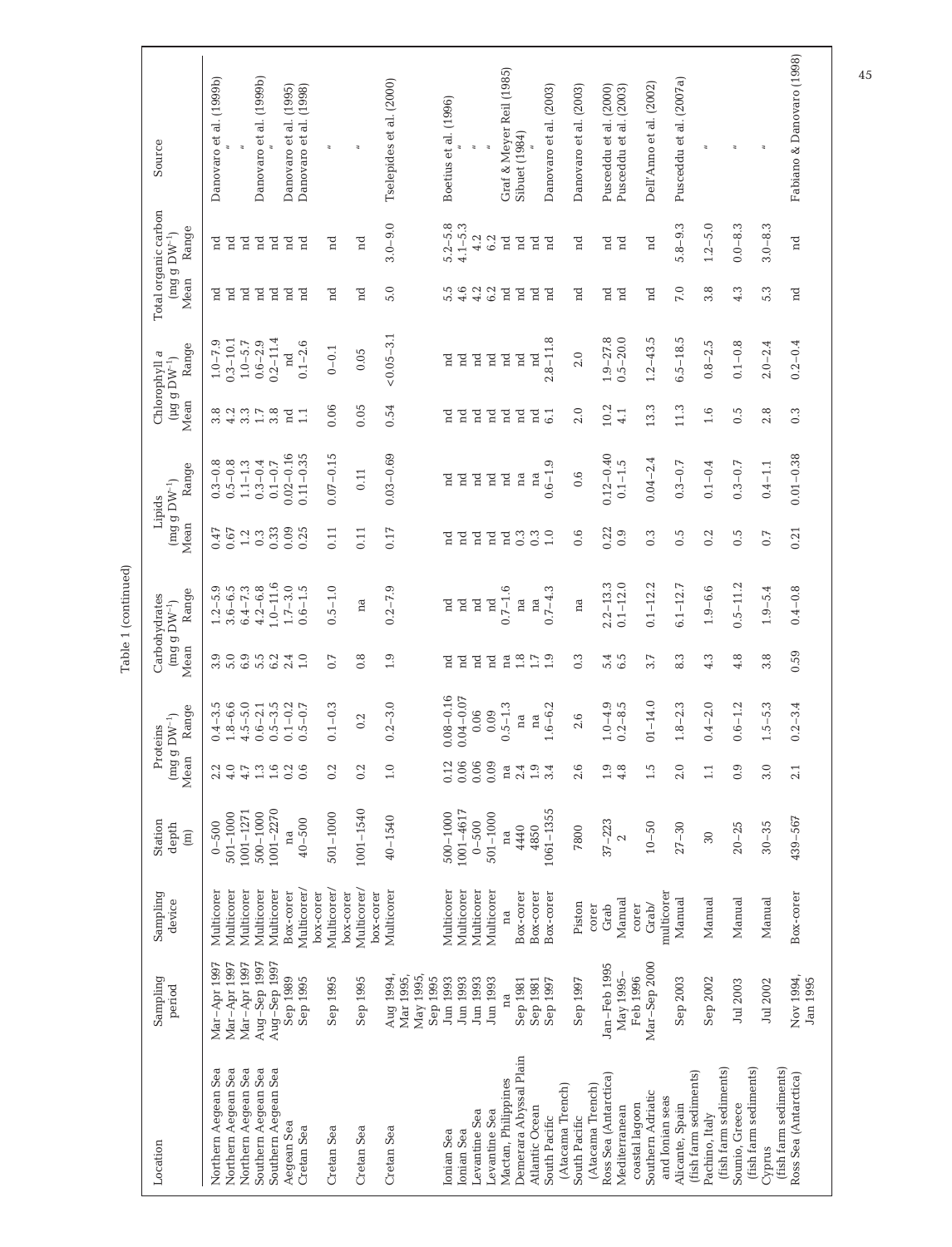Systematic variations in BPC and TOC concentrations and temporal variability in concentration of BPC in different ecosystems were assessed as the value of mean squares after a 1-way ANOVA was performed using sampling time as a single source of variance, separately for each data set.

# **PRIMARY PRODUCTION AND SEDIMENT ORGANIC ENRICHMENT**

Relatively few studies have reported synoptic determinations of TOC and BPC concentrations. Using a reduced data set available from a few studies carried out in the Mediterranean Sea, we found that BPC is significantly related to TOC (Fig. 1). The BPC represents 71% of the TOC variance, while the remaining 29% is ascribed to other factors such as the variable composition and importance of the refractory fractions (Middelburg et al. 1999). However, whilst the biopolymeric fraction undergoes rapid changes in quantity and composition during early diagenesis, TOC generally exhibits a more conservative nature (Fabiano et al. 1995). This suggests that changes in the quantity of BPC might respond to changes and/or differences in the systems' productivity more promptly than TOC.

To test this hypothesis, we examined the relationship between proxies of primary production and BPC. The input of primary organic matter to the sea bottom (together with the benthic algal biomass, if present) is generally assessed using phytopigment concentrations in surface sediments (Pfannkuche et al. 2000). In our analysis, the total phytopigment concentrations (the sum of chl *a* and phaeopigments, expressed as carbon equivalents) explained only about 13% of BPC variance (Type-I regression:  $r^2 = 0.127$ , n = 124, p < 0.01), with the remaining 87% being ascribed to other sources, including non-marine sources, of organic matter entering the system. Since photosynthetic pigments are labile compounds (Lee et al. 2000), their concentration in surface sediments may reflect primary production processes only at shallow water depths. In contrast, their progressive depletion during particle sinking through the water column will generally re-

sult in a progressive decrease of the phytopigment concentration in deepsea sediments in moving from bathyal to abyssal depths (Fabiano et al. 2001). The weak relationship that we observed between phytopigment concentrations and BPC concentration is, therefore, potentially biased by the data collected at deeper depths. The analysis of different types of coastal ecosystems, in fact, indicates a much



Fig. 1. Type-I (continuous line) and Type-II (dashed line) linear regressions between TOC and BPC concentrations in Mediterranean sediments. Data are extracted from Fabiano et al. (1995) for Ligurian Sea, Tselepides et al. (2000) for Cretan Sea and Pusceddu et al. (2005) for Thermaikos Gulf.  $\mathbb{R}^2$  is the coefficient of Type-I regression

closer relationship between total phytopigment and BPC concentrations (Fig. 2a), with significant changes seen in the slope of the linear regressions (Table 2). Despite the fact that the 3 selected areas represent only part of the primary production levels found worldwide, the observed pattern suggests that the BPC in oligotrophic coastal systems (e.g. Ligurian Sea) is more closely dependent upon the input of primary organic matter than that in eutrophic systems (e.g. Adriatic Sea).

We observed decreasing algal carbon contributions to the BPC pools with increasing BPC concentrations in the sediment (Fig. 2b). The comparison of environments characterised by diverse organic matter input and different productivities indicates that increasing accumulation of BPC in marine sediments is associated even in highly productive systems (such as estuaries, ponds and fish farm sediments) with low algal carbon contributions to BPC. This suggests that, in eutrophic sediments characterised by high BPC concentrations and benthic algal biomass, algal carbon is progressively diluted in a complex and heterogeneous organic matrix. In this regard, however, it must be considered that the carbon:chl *a* ratio of living algae can vary from 10 to about 100 (Banse 1977). Since we used a ratio of

Table 2. Output of the analysis of covariance (ANCOVA) testing for differences between slopes and intercepts of Type-I regressions illustrated in Fig. 2a. \*\*\*p < 0.001,  $p$  < 0.05, ns = not significant, na = not applicable

| ANCOVA comparison                    |            | $-F$ ——<br>Slope Intercept | Slope             | Multiple comparisons<br>Intercept |
|--------------------------------------|------------|----------------------------|-------------------|-----------------------------------|
|                                      |            |                            |                   |                                   |
| Liguran Sea (L) vs Ross Sea (R)      | $32.20***$ | $0.37$ ns                  | $I_{\cdot} > R$   | na                                |
| Ross Sea (R) vs Adriatic Sea (A)     | $4.21*$    | $5.86*$                    | R > A             | R < A                             |
| Liqurian Sea (L) vs Adriatic Sea (A) | $4.04*$    | $0.006$ ns                 | $I \rightarrow A$ | na                                |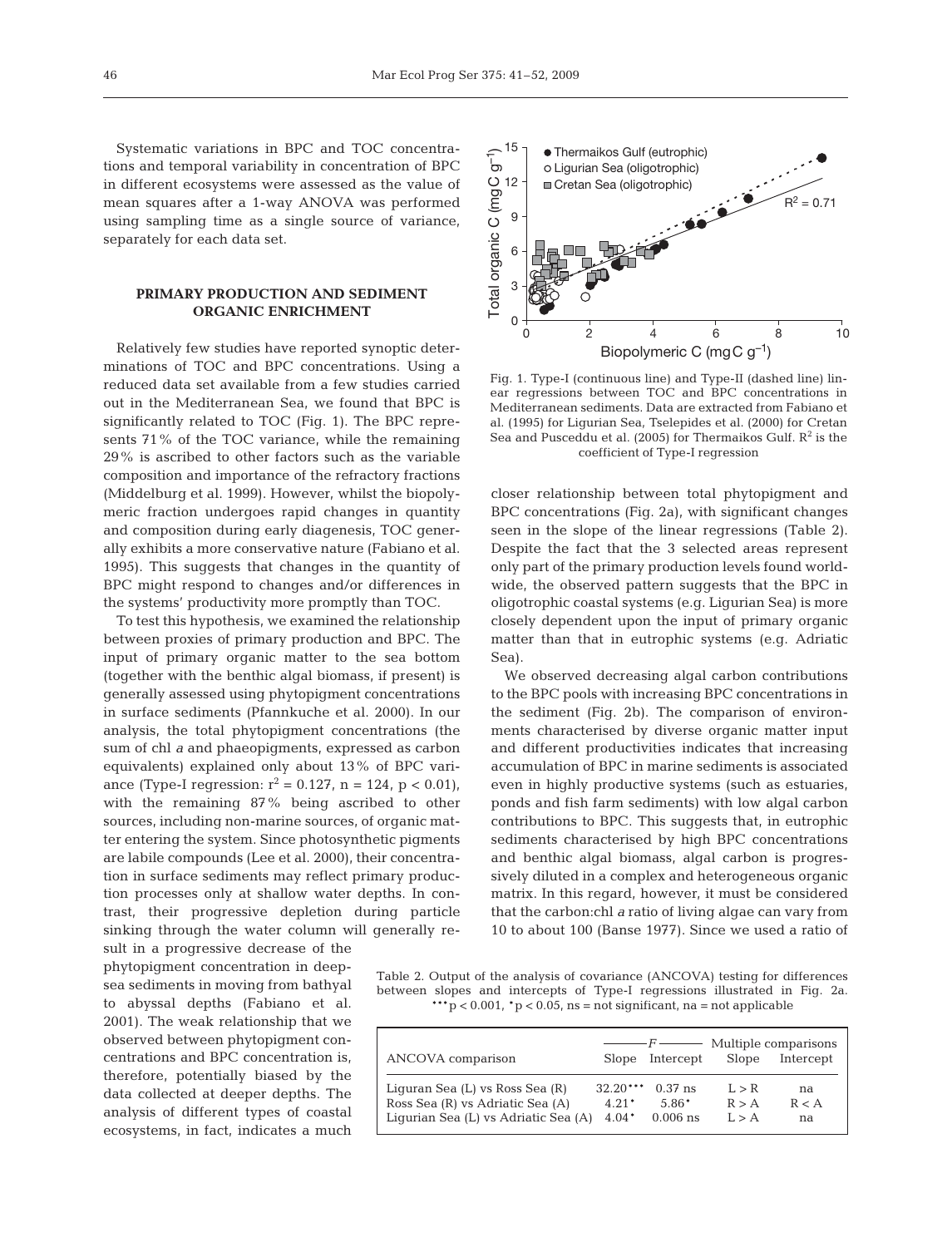

Fig. 2. Type-II regressions between phytopigment (chl *a* and phaeopigment in C equivalents) and BPC concentrations in marine sediments in 3 coastal ecosystems with (a) different primary productivity levels, and (b) relationship between the fraction of BPC that is made up by phytopigments (= algal carbon contribution, expressed as the percentage of chl *a* carbon equivalents) and BPC concentrations in marine sediments. Data for (a) are extracted from Fabiano et al. (1995) for Ligurian Sea, Pusceddu et al. (2000) for Ross Sea and Danovaro et al. (2002) for Adriatic Sea. In (b), grey circles represent the mean values of representative sediments characterised by increasing BPC concentrations, whereas open circles represent all data

40, our estimates of the algal carbon contribution to BPC are potentially biased by a factor of up to 2 to 4. Moreover, we compared systems characterised by a wide variability in depositional regimes, so that the values of the algal carbon contribution to BPC should be considered with some caution.

Sediments exhibiting different BPC loads are also characterised by different temporal variability patterns. Marine sediments characterised by high BPC loads, such as coastal lagoons and organically enriched sediments beneath cages at fish farms, display a more pronounced temporal variability. Conversely, benthic systems characterised by lower BPC contents are characterised by a much lower temporal variability (Fig. 3). This result suggests that under 'eutrophic' conditions (i.e. high primary productivity) the inputs of organic carbon widely fluctuate, determining strong and sudden shifts of background levels of sediment organic matter concentrations. Conversely, in oligotrophic systems, the seasonal organic carbon input during algal blooms does not detectably alter background concentrations of organic matter in the sediment.

### **BIOPOLYMERIC CARBON AND OXYGEN DEMAND**

Organic matter reaching the sediment surface stimulates benthic metabolism (Witbaard et al. 2001). This has been used for carrying out a worldwide estimate of particulate organic carbon fluxes to the deep ocean (>1000 m in depth) from benthic oxygen flux estimates (Jahnke 1996). In turn, the accumulation of organic carbon in the sediment is also a function of organic carbon reactivity with the available oxygen (Dauwe et al.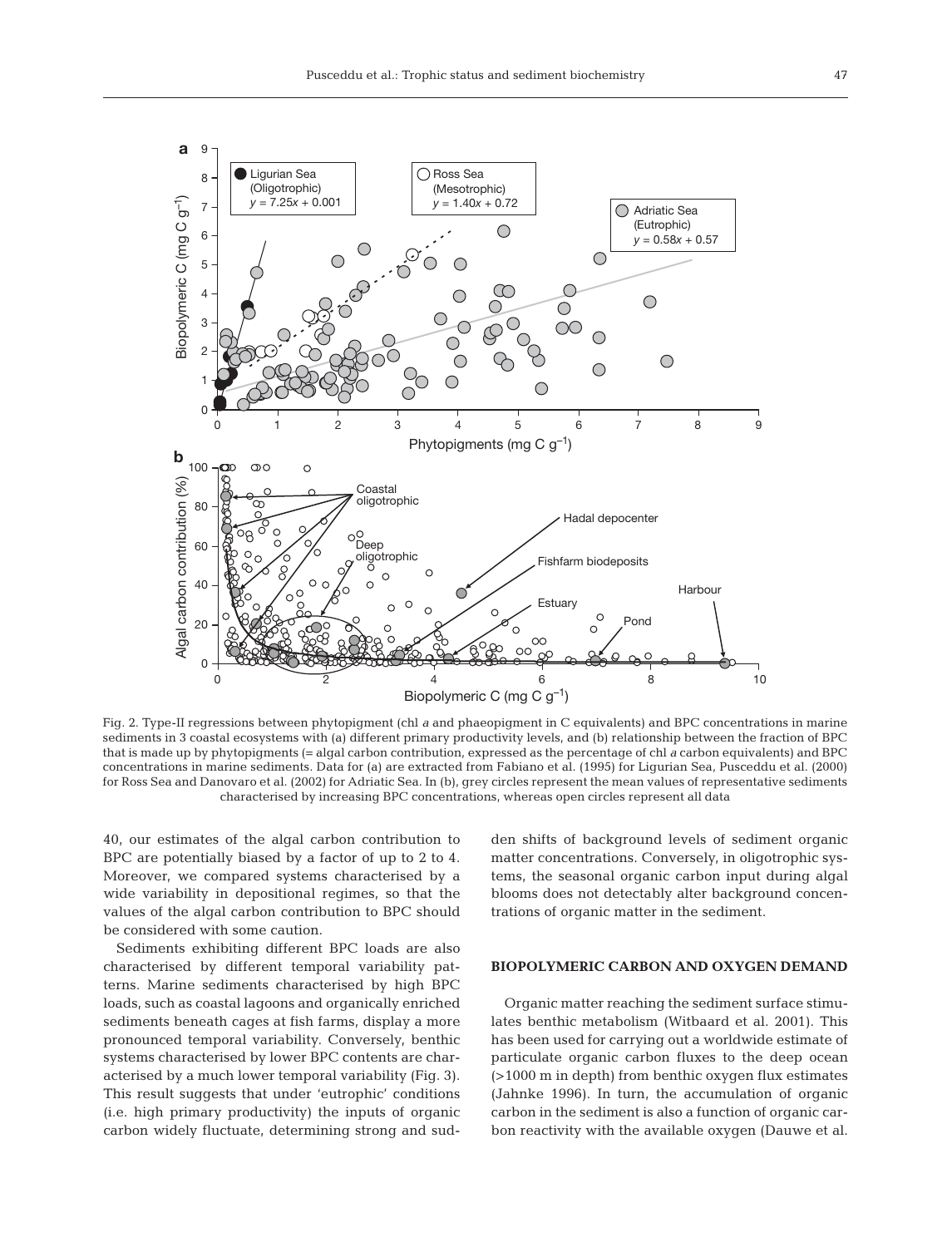

Fig. 3. Relationship between BPC sediment content and its temporal variability in different marine environments. Temporal variability is reported as mean squares (MS) derived after a 1-way ANOVA performed using sampling time as a single source of variance, separately for each data set; (b) is an enlarged view of the inset in (a). Horizontal bars indicate SE values. Data plotted refer to Manini et al. (2003) for coastal lagoons, Mazzola et al. (1999) for fish farm sediments, Pusceddu et al. (2005) for Thermaikos Gulf, Danovaro et al. (2002) for N Adriatic Sea), Danovaro et al. (1994) for seagrass sediments, Fabiano et al. (1995) for Ligurian Sea, and Danovaro et al.

2001). When the sediment experiences an excessive organic input, oxygen can be completely depleted, with anaerobic processes prevailing.

We have found significant relationships between *in situ* measurements of SCOC and synoptic measurements of TOC and BPC concentration of the sediment (Fig. 4). The results of Type-I regression indicated that concentrations of both pools explained significant proportions of the variance of oxygen consumption rates, but whilst total organic carbon explained 61% of SCOC variance, BPC alone can explain 79% of SCOC variance. From the linear equations calculated using Type-II regression, it can be calculated that an increase of 1 mol  $C m^{-2}$  in sediment BPC concentration would enhance SCOC by about 100  $\mu$ mol m<sup>-2</sup> h<sup>-1</sup>, which is about 2-fold higher than the SCOC increase obtained by an equal increase in TOC concentration (about 53 µmol  $m^{-2}$  h<sup>-1</sup>). These results indicate that the BPC is more labile towards degradation than is the total carbon pool and suggest that an enrichment in the BPC concentration, more than in TOC, will shift the system towards conditions of higher oxygen demand.

The ecological consequences of excessive organic accumulation in the sediment will also depend upon the hydrodynamic regime and other environmental constraints (e.g. water mixing, temperature, salinity, pressure, biological activity), to which the remaining 21 to 39% of the unexplained variance in the relationships outlined previously can be ascribed. Nonetheless, our results suggest that high BPC concentrations in surface sediments might be an additional co-factor potentially responsible for the development of hypoxic and/or anoxic events (Dell'Anno et al. 2008).

# **BIOPOLYMERIC AND BIOAVAILABLE ORGANIC CARBON RELATIONSHIPS: TROPHIC CONSEQUENCES**

Since BPC may contain molecules that become available to consumers only after microbial reworking, the use of BPC as a proxy for labile organic carbon depends also on its origin and molecular composition. The amount of labile (bioavailable) organic matter in marine sediments can be extrapolated according to



Fig. 4. Relationships between sediment community oxygen consumption (SCOC) and (a) total organic carbon and (b) BPC concentrations in the sediment. Data are summarised from Danovaro et al. (1999a, 2002), Witbaard et al. (2000), Duineveld et al. (2000), Tselepides et al. (2000) and Lykousis et al. (2002). Type-II regression equations are reported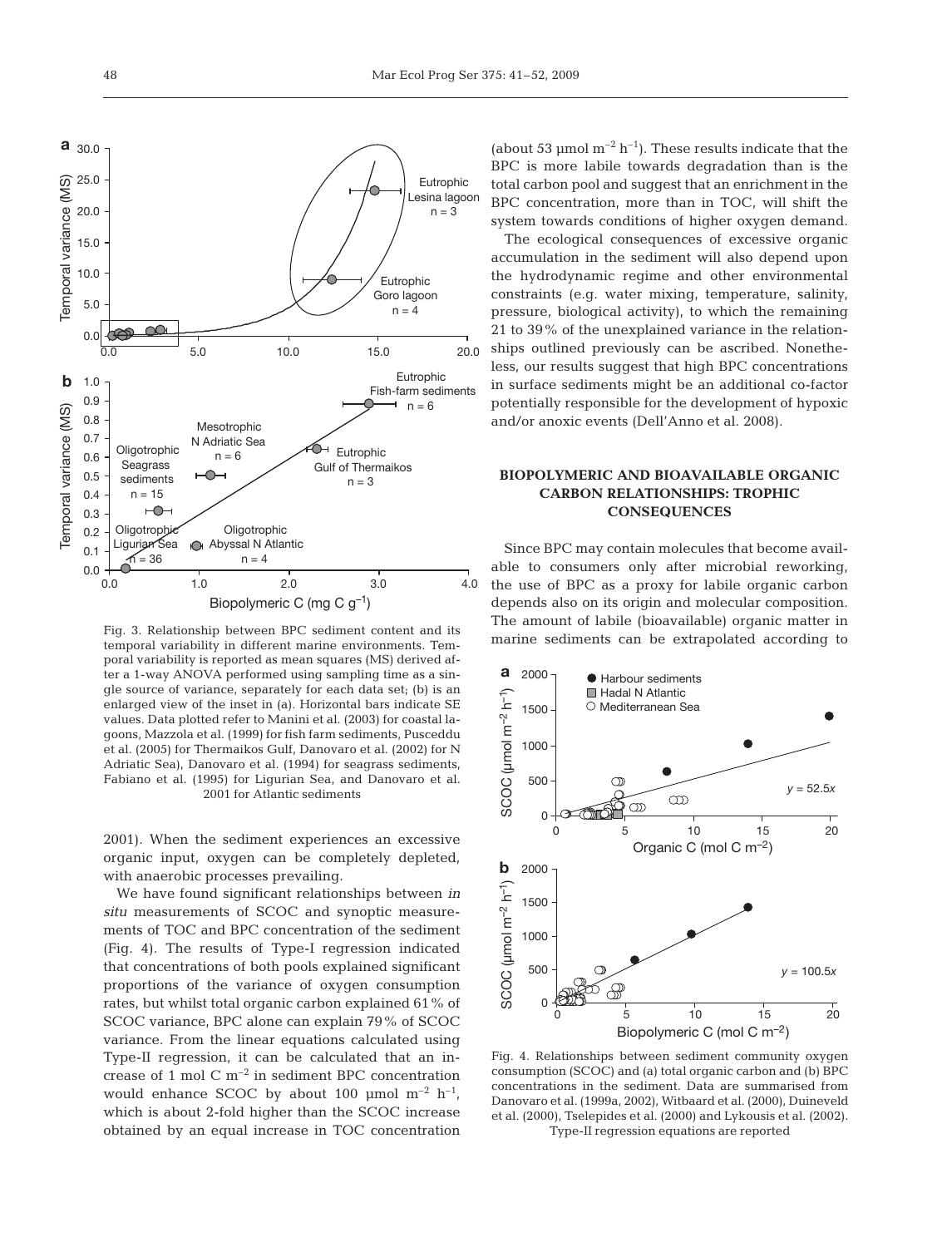mathematical models based on the exponential decrease of organic carbon with increasing depth in the sediments (Rice & Rhoads 1989). Such models, however, assume that different classes of organic compounds undergo degradation and utilisation at similar rates (Danovaro et al. 2001).

A number of studies demonstrated that only a certain fraction of BPC in marine sediments can actually be degraded enzymatically and, thus, is readily available for heterotrophic nutrition (Dauwe & Middelburg 1998, Dauwe et al. 1999a,b, Dell'Anno et al. 2000, Danovaro et al. 2001). Based on this background, we investigated the relationship between concentrations of BPC and bioavailable carbon (BAC) in sediments characterised by different productivity levels (Fig. 5a). As expected from the linear relationship between BPC and the sediment community oxygen consumption, BAC is positively correlated with BPC, suggesting that eutrophic (i.e. enriched in BPC concentration) sediments are characterised also by high concentrations of rapidly digestible material. However, increasing BPC concentrations in the sediment also display a progressive decrease of the percentage contribution of the bioavailable carbon to BPC (Fig. 5b). This finding would indicate that benthic environments subjected to changes in trophic status may experience relevant changes in the relative importance of the labile and refractory fractions of sediment organic carbon. These changes could be also the result of differences in sediment particle characteristics, which are known to play a major role in the preservation (and, thus, lability) of the different pools of sediment organic matter (Keil et al. 1994). Nevertheless, our results are in agreement with previous studies indicating that eutrophic systems, subjected to the accumulation of large amounts of organic matter in subsurface sediments, could be



Fig. 5. Relationships between (a) BPC and BAC quantities and (b) the bioavailable (enzymatically digestible) fraction of BPC versus BPC quantity in marine sediments. Data are extracted from Danovaro et al. (2001) for the Porcupine Abyssal Plain (4850 m depth), Pusceddu et al. (2003) for the western Mediterranean Sea (2 m depth), Pusceddu et al. (2005) for the eastern Mediterranean Sea (30 to 86 m depth) and Pusceddu et al. (2007b) for the Goro and Lesina lagoons. The light grey area encloses values of BPC concentrations less than 2.5 mg C  $g^{-1}$ , which correspond to values of the bioavailable fraction >10%. The equation in (a) is derived by Type-II regression analysis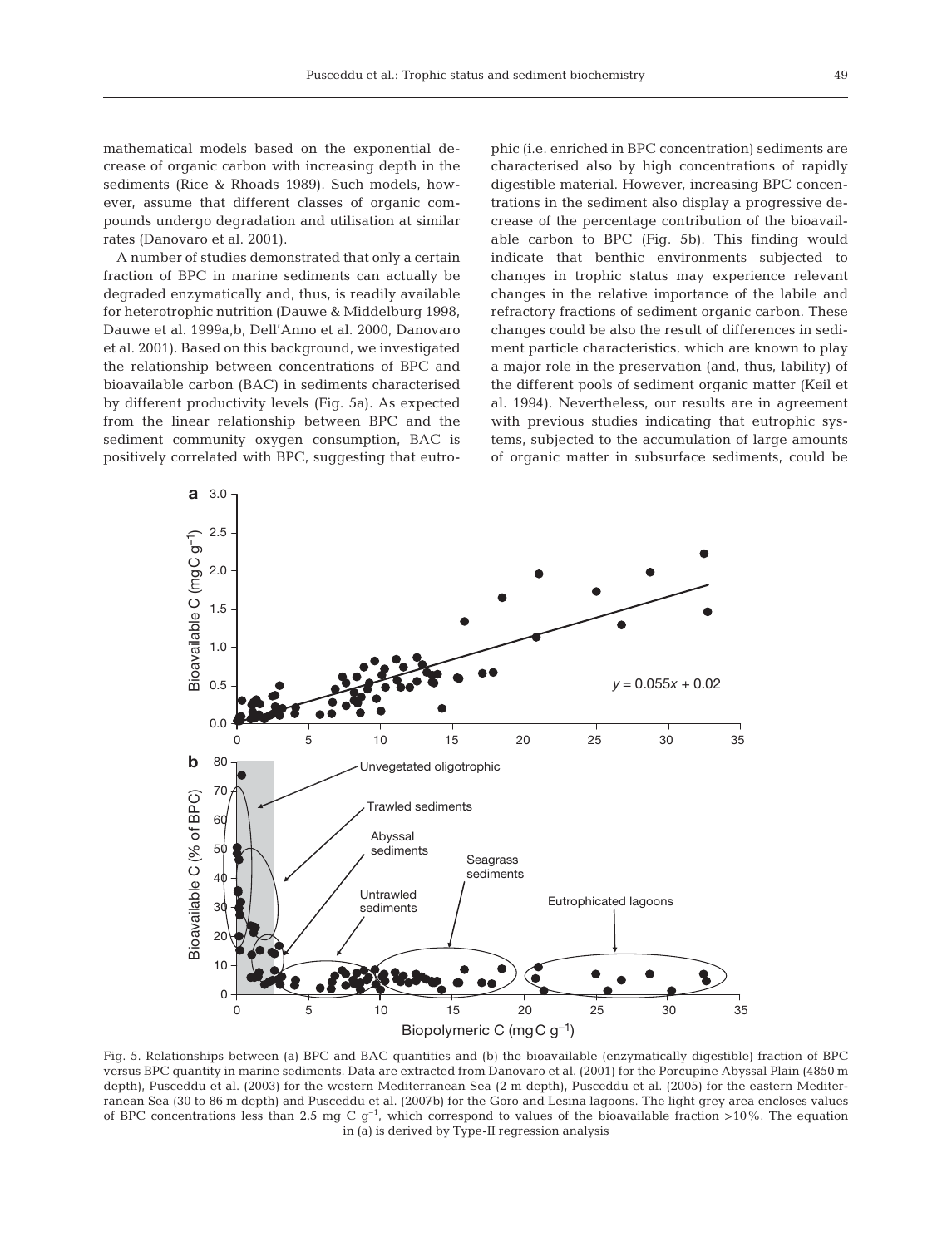characterised by an enhancement of the complexation of buried organic molecules with the inorganic matrix, thus making them less 'available' to heterotrophic nutrition (the so-called 'sorptive preservation hypothesis'; Mayer 1994). This could be also due to an 'encapsulation' mechanism of potentially labile molecules (such as proteins) in organically enriched sediments (such as those buried in the sapropel layers; Knicker & Hatcher 1997). The accumulation of mostly refractory organic matter in organically enriched sediments appears to be the case of transitional (lagoonal) ecosystems (e.g. Pusceddu et al. 2003).

From these relationships, it can also be seen that when BPC concentrations in the sediment exceed 2.5 mg C  $q^{-1}$ , its bioavailable fraction is always less than 10%. These 2 values, when verified contemporarily in the same area, can, thus, be proposed as threshold levels out of which accumulation of BPC leads to altered organic matter bioavailability to benthic consumers.

*Acknowledgements*. This study was undertaken in the framework of the PR1 project funded by the Italian Ministry of the Environment, and with NITIDA (COFIN2003) funding provided by the Italian Ministry of University and Research. We are grateful to G. Sarà, S. Fraschetti and M. A. Colangelo for help in statistical analyses and 4 anonymous reviewers who gave constructive comments on early versions of the manuscript.

#### LITERATURE CITED

- ► Albertelli G, Covazzi-Harriague A, Danovaro R, Fabiano M, Fraschetti S, Pusceddu A (1999) Differential responses of bacteria, meiofauna and macrofauna in a shelf area (Ligurian Sea, NW Mediterranean): role of food availability. J Sea Res 42:11–26
- ► Banse K (1977) Determining the carbon-to-chlorophyll ratio of natural phytoplankton. Mar Biol 41:199–212
- ▶ Berges JA, Fisher AE, Harrison PJ (1993) A comparison of Lowry, Bradford and Smith protein assays using different protein standards and protein isolated from the marine diatom *Thalassiosira pseudonana.* Mar Biol 115:187–193
- Bianchelli S, Gambi C, Pusceddu A, Danovaro R (2008) ➤ Trophic conditions and meiofaunal assemblages in the Bari Canyon and the adjacent open slope (Adriatic Sea). Chem Ecol 24(S1):101–109
- ► Bligh EG, Dyer WJ (1959) A rapid method for total lipid extraction and purification. Can J Biochem Physiol 37: 911–917
	- Boetius A, Scheibe S, Tselepides A, Thiel H (1996) Microbial biomass and activities in deep-sea sediments of the Eastern Mediterranean: trenches as benthic hotspots. Deep-Sea Res I 104:299–307
- ▶ Bradford MM (1976) A rapid and sensitive method for the quantitation of microgram quantities of protein utilizing the principle of protein-dye binding. Anal Biochem 72: 248–254
- ► Buscail R, Pocklington R, Germain C (1995) Seasonal variability of the organic matter in a sedimentary coastal environment: sources, degradation and accumulation (continental

shelf of the Gulf of Lions–northwestern Mediterranean Sea). Cont Shelf Res 15:843–869

- ► Cebrián J, Williams M, McClelland J, Valiela I (1998) The dependence of heterotrophic consumption and C accumulation on autotrophic nutrient concentration in ecosystems. Ecol Lett 1:165–170
- ► Cividanes S, Incera M, Lopez J (2002) Temporal variability in the biochemical composition of sedimentary organic matter in an intertidal flat of the Galician coast (NW Spain). Oceanol Acta 25:1–12
- ► Cloern JE (2001) Our evolving conceptual model of the coastal eutrophication problem. Mar Ecol Prog Ser 210: 223–253
- ► Colombo JC, Silverberg N, Gearing JN (1996) Biogeochemistry of organic matter in the Laurentian Trough, 2. Bulk composition of the sediments and relative reactivity of major components during early diagenesis. Mar Chem 51: 295–314
- ► Cornwell JC, Conley DJ, Owens M, Stevenson JC (1996) A sediment chronology of the eutrophication of Chesapeake Bay. Estuaries 19:488–499
- ► Danovaro R, Fabiano M (1997) Seasonal changes in quality and quantity of food available for benthic suspensionfeeders in the Golfo Marconi (North-western Mediterranean). Estuar Coast Shelf Sci 44:723–736
- ► Danovaro R, Fabiano M, Della Croce N (1993) Labile organic matter and microbial biomasses in deep-sea sediments (Eastern Mediterranean Sea). Deep-Sea Res I 40:953–965
- ► Danovaro R, Fabiano M, Boyer M (1994) Seasonal changes of benthic bacteria in a seagrass (*Posidonia oceanica*) bed in relation to the origin, composition and fate of the sediment organic matter. Mar Biol 119:489–500
- ► Danovaro R, Della Croce N, Eleftheriou A, Fabiano M, Papadopoulou N, Smith C, Tselepides A (1995) Meiofauna of the deep Eastern Mediterranean Sea: distribution and abundance in relation to bacterial biomass, organic matter composition and other environmental factors. Prog Oceanogr 36:329–341
- ► Danovaro R, Marrale D, Della Croce N, Dell'Anno A, Fabiano M (1998) Heterotrophic nanoflagellates, bacteria, and labile organic compounds in continental shelf and deep-sea sediments of the eastern Mediterranean. Microb Ecol 35: 244–255
- ▶ Danovaro R, Dinet A, Duineveld G, Tselepides A (1999a) Benthic response to particulate fluxes in different trophic environments: a comparison between the Gulf of Lions– Catalan Sea (western-Mediterranean) and the Cretan Sea (eastern-Mediterranean). Prog Oceanogr 44:287–312
- ► Danovaro R, Marrale D, Della Croce N, Parodi P, Fabiano M (1999b) Biochemical composition of sedimentary organic matter and bacterial distribution in the Aegean Sea: trophic state and pelagic-benthic coupling. J Sea Res 42: 117–129
- Danovaro R, Pusceddu A, Covazzi Harriague A, Marrale D ➤ and others (1999c) Community experiments using benthic chambers: microbial significance in highly organic enriched sediments. Chem Ecol 16:7–30
- ▶ Danovaro R, Dell'Anno A, Fabiano M (2001) Bioavailability of organic matter in the sediments of the Porcupine Abyssal Plain. Mar Ecol Prog Ser 220:25–32
- ▶ Danovaro R, Manini E, Fabiano M (2002) Exoenzymatic activity and organic matter composition in sediments of the Northern Adriatic Sea: response to a river plume. Microb Ecol 44:235–251
- Danovaro R, Della Croce N, Dell'Anno A, Pusceddu A (2003) ➤A depocenter of organic matter at 7800-m depth in the SE Pacific Ocean. Deep-Sea Res I 50:1411–1420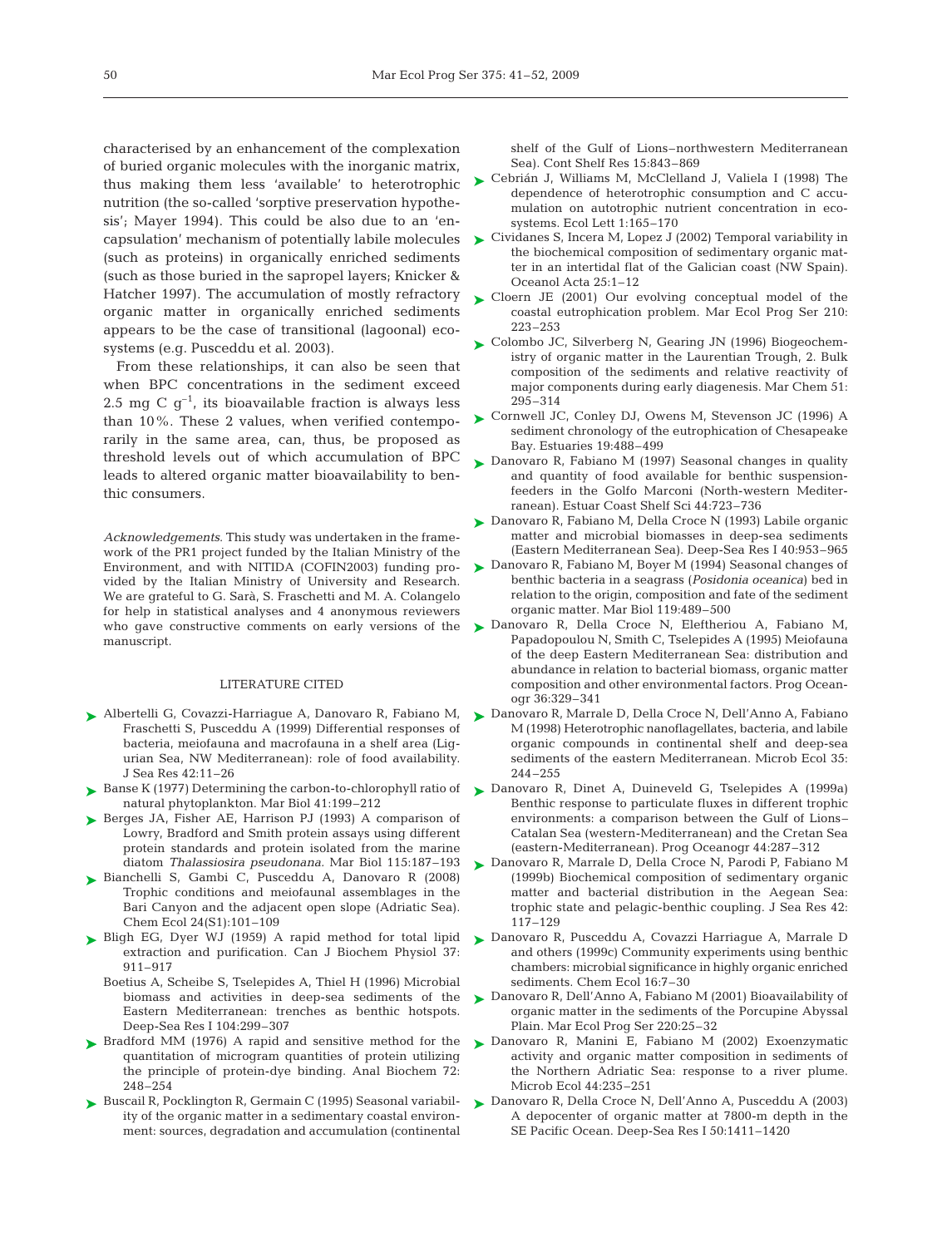Dauwe B, Middelburg JJ (1998) Amino acids and hexosamines as indicators of organic matter degradation state in North Sea sediments. Limnol Oceanogr 43:782–798

- ► Dauwe B, Middelburg JJ, Van-Rijswijk P, Sinke J, Herman PMJ, Heip CHR (1999a) Enzymatically hydrolyzable amino acids in North Sea sediments and their possible implication for sediment nutritional values. J Mar Res 57: 109–134
	- Dauwe B, Middelburg JJ, Herman PMJ, Heip CHR (1999b) Linking diagenetic alteration of amino acids and bulk organic matter reactivity. Limnol Oceanogr 44:1809–1814
- ► Dauwe B, Middelburg JJ, Herman PMJ (2001) Effect of oxygen on the degradability of organic matter in subtidal and intertidal sediments of the North Sea area. Mar Ecol Prog Ser 215:13–22
- Dell'Anno A, Fabiano M, Mei ML, Danovaro R (2000) Enzy-➤ matically hydrolysed protein and carbohydrates pools in deep-sea sediments: estimates of the bioavailable fraction and methodological considerations. Mar Ecol Prog Ser 196: 15–23
- Dell'Anno A, Mei ML, Pusceddu A, Danovaro R (2002) ➤ Assessing the trophic state and eutrophication of coastal marine systems: a new approach based on the biochemical composition of sediment organic matter. Mar Pollut Bull 44:611–622
- Dell'Anno A, Pusceddu A, Langone L, Danovaro R (2008) Bio-➤ chemical composition and early diagenesis of organic matter in coastal sediments of the NW Adriatic Sea influenced by riverine inputs. Chem Ecol 24:75–85
	- Duarte CM (1995) Submerged aquatic vegetation in relation to different nutrient regimes. Ophelia 41:87–112
- Duijnstee I, de Lugt I, Vonk Noordegraaf H, van der Zwaan B ➤ (2004) Temporal variability of foraminiferal densities in the northern Adriatic Sea. Mar Micropaleontol 50:125–148
- ► Duineveld GCA, Tselepides A, Witbaard R, Bak RPM and others (2000) Benthic–pelagic coupling in the oligotrophic Cretan Sea. Prog Oceanogr 46:457–481
- Emeis KC, Struck U, Leipe T, Pollehne F, Kunzendorf H, ➤ Christiansen C (2000) Changes in the C, N, P burial rates in some Baltic Sea sediments over the last 150 years—relevance to P regeneration rates and the phosphorus cycle. Mar Geol 167:43–59
- ► Fabiano M, Danovaro R (1994) Composition of organic matter in sediments facing a river estuary (Tyrrhenian Sea): relationships with bacteria and microphytobenthic biomass. Hydrobiologia 277:71–84
- ► Fabiano M, Danovaro R (1998) Enzymatic activity bacterial distribution and organic matter composition in sediments of the Ross Sea (Antarctica). Appl Environ Microbiol 64: 3838–3845
- ► Fabiano M, Danovaro R, Fraschetti S (1995) A three-year time series of elemental and biochemical composition of organic matter in subtidal sandy sediments of the Ligurian Sea (northwestern Mediterranean). Cont Shelf Res 15: 1453–1469
- ► Fabiano M, Pusceddu A, Dell'Anno A, Armeni M and others (2001) Fluxes of phytopigments and labile organic matter to the deep ocean in the NE Atlantic Ocean. Prog Oceanogr 50:89–104
- ► Farías L (2003) Remineralization and accumulation of organic carbon and nitrogen in marine sediments of eutrophic bays: the case of the Bay of Concepcion, Chile. Estuar Coast Shelf Sci 57:829–841
	- Fichez R (1991) Composition and fate of organic matter in submarine cave sediments: implications for the biogeochemical cycle of organic carbon. Oceanol Acta 14:369–377 Gerchacov SM, Hatcher PG (1972) Improved technique for

analysis of carbohydrates in sediment. Limnol Oceanogr 17:938–943

- Graf G, Meyer Reil LA (1985) Remineralization of organic substances on benthic surfaces in the intertidal reef area off Mactan, Cebu, Philippines. Philippine Sci 22:42–46
- ► Grall J, Chauvaud L (2002) Marine eutrophication and benthos: the need for new approaches and concepts. Glob Change Biol 8:813–830
- ► Hartree EF (1972) Determination of proteins: a modification of the Lowry method that gives a linear photometric response. Anal Biochem 48:422–427
	- Hedges JI, Stern JH (1984) Carbon and nitrogen determination of carbonate-containing solids. Limnol Oceanogr 29: 657–663
- ► Huxel GR (1999) On the influence of food quality in consumer–resource interactions. Ecol Lett 2:256–261
- ► Jahnke RA (1996) The global ocean flux of particulate organic carbon: a real distribution and magnitude. Glob Biogeochem Cycles 10:71–88
- ► Jolicoeur P (1990) Bivariate allometry: interval estimation of the slopes of the ordinary and standardized normal major axes and structural relationship. J Theor Biol 144:275–285
	- Jørgensen BB, Richardson K (1996) Eutrophication in coastal marine ecosystems. Coastal and Estuarine Studies 52, Am Geophys Union, Washington, DC
- ► Keil RG, Montluçon DB, Prahl FG, Hedges JI (1994) Sorptive preservation of labile organic matter in marine sediments. Nature 370:549–552
- ► Kelly MG (1998) Use of the yrophic diatom index to monitor eutrophication in rivers. Water Res 32:236–242
	- Khripounoff A, Crassous P, Desbruyeres D, Le Cox JR (1985) Le flux organique particulaire et ses transformations a l'interface eau-sediment. In: Laubier L, Monniot C (eds) Peuplements profonds du Golfe de Gascogne. IFREMER, France, p 101–118
- ► Knicker H, Hatcher P (1997) Survival of protein in an organicrich sediment: possible protection by encapsulation in organic matter. Naturwissenschaften 84:231–234
	- Lee C, Wakeham SG, Hedges JI (1988) The measurement of oceanic particulate flux: Are swimmers a problem? Oceanography 2:34–36
- ► Lee C, Wakeham SG, Hedges JI (2000) Composition and flux of particulate amino acids and chloropigments in equatorial Pacific seawater and sediments. Deep-Sea Res I 47:1535–1568
	- Legendre P (2001) Model II regression—user's guide. Département de sciences biologiques, Université de Montréal Legendre P, Legendre L (1998) Numerical ecology, 2nd Eng-
	- lish edn. Elsevier Science BV, Amsterdam
	- Lorenzen CJ, Jeffrey SW (1980) Determination of chlorophyll and phaeopigments spectrophotometric equations. Limnol Oceanogr 12:343–346
- ► Lowry OH, Rosenbrough NS, Farr AL, Randall RJ (1951) Protein measurement with the Folin–phenol reagent. J Biol Chem 193:265–275
- ► Lykousis V, Chronis G, Tselepides A, Price NB and others (2002) Major outputs of the recent multidisciplinary biogeochemical researches undertaken in the Aegean Sea. J Mar Syst 33–34:313–334
- ► Manini E, Fiordelmondo C, Gambi C, Pusceddu A, Danovaro R (2003) Benthic microbial loop functioning in coastal lagoons: a comparative approach. Oceanol Acta 26:27–38
- ► Marsh JB, Weinstein DB (1966) A simple charring method for determination of lipids. J Lipid Res 7:574–576
- ► Mayer LM (1994) Surface area control of organic carbon accumulation in continental shelf sediments. Geochim Cosmochim Acta 58:1271–1284